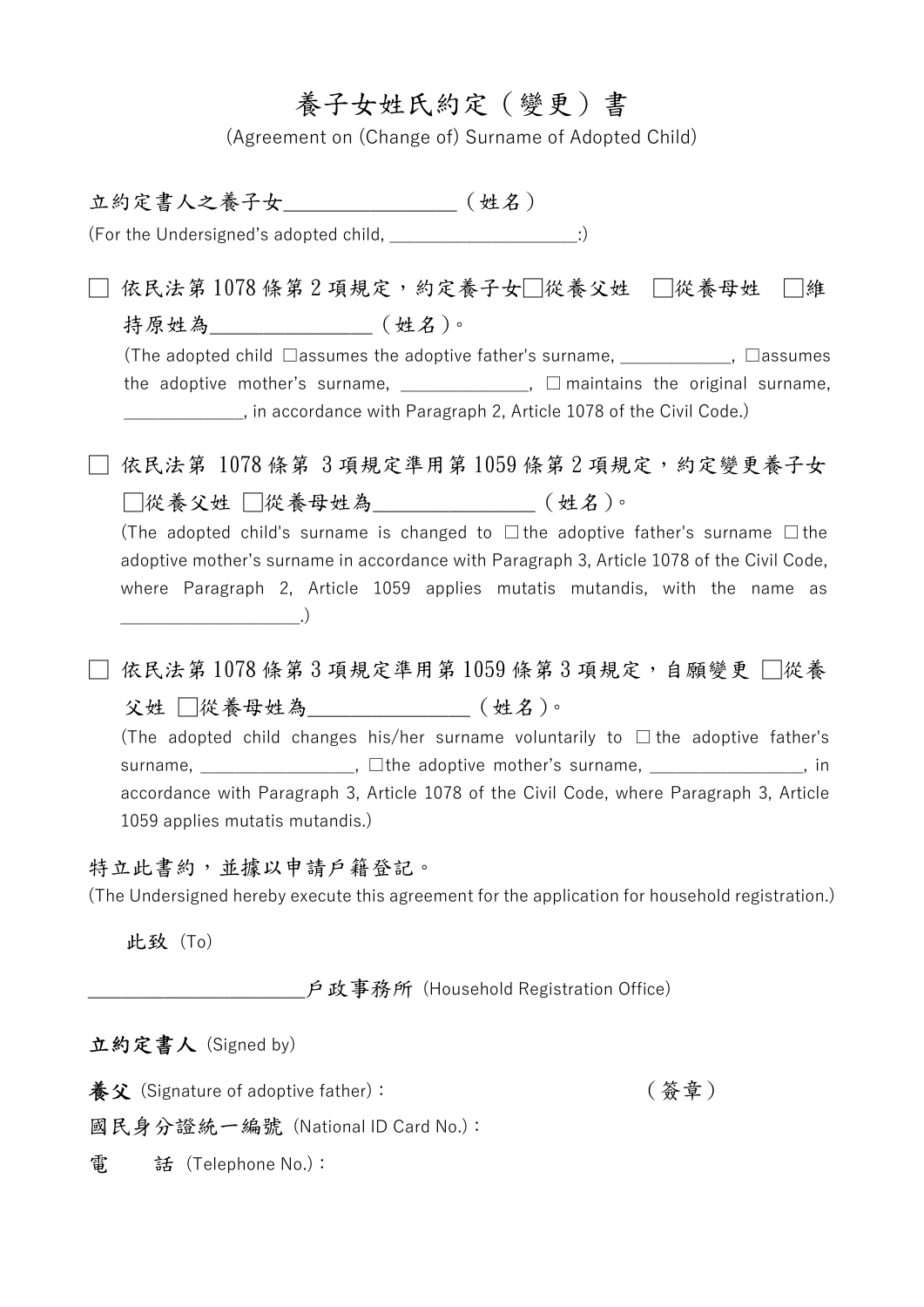|                                       | 養母 (Signature of adoptive mother): |   |                                   |                         | (簽章) |   |
|---------------------------------------|------------------------------------|---|-----------------------------------|-------------------------|------|---|
|                                       |                                    |   | 國民身分證統一編號 (National ID Card No.): |                         |      |   |
| 電                                     | 話 (Telephone No.):                 |   |                                   |                         |      |   |
|                                       | 生父 (Signature of natural father):  |   |                                   |                         | (簽章) |   |
|                                       |                                    |   | 國民身分證統一編號 (National ID Card No.): |                         |      |   |
| 電                                     | 話 (Telephone No.):                 |   |                                   |                         |      |   |
|                                       | 生母 (Signature of natural mother):  |   |                                   |                         | (簽章) |   |
|                                       |                                    |   | 國民身分證統一編號 (National ID Card No.): |                         |      |   |
| 電                                     | 話 (Telephone No.):                 |   |                                   |                         |      |   |
| 養子 (女) (Signature of adopted child) : |                                    |   |                                   |                         | (簽章) |   |
|                                       |                                    |   | 國民身分證統一編號 (National ID Card No.): |                         |      |   |
| 電                                     | 話 (Telephone No.)                  |   |                                   |                         |      |   |
| 中                                     | 華                                  | 民 | 國                                 | 年<br>(Year, Month, Day) | 月    | 日 |

說明 (Note):

- 一、約定(變更)事項請於□中打「V」。 (1) Select the matters to be agreed (changed) on (V).)
- 二、民法第1078條規定 (2) Article 1078 of the Civil Code stipulates the following): 養子女從收養者之姓或維持原來之姓。(An adopted child assumes the surname of the adopter or will maintain original surname.) 夫妻共同收養子女時,於收養登記前,應以書面約定養子女從養父姓、

養母姓或維持原來之姓。(Where the husband and the wife co-adopt a child, before the registration of the adoption, both parties shall agree in writing regarding if the adopted child should assume the adoptive father or adoptive mother's surname or maintain the original surname.)

第1059條第2項至第5項之規定,於收養之情形準用之。(The second and fifth paragraphs of Article 1059 apply mutatis mutandis to the adoption.)

三、民法第 1059 條規定 (3) Article 1059 of the Civil Code stipulates the following): 父母於子女出生登記前,應以書面約定子女從父姓或母姓。未約定或 約定不成者,於戶政事務所抽籤決定之。(Parents should agree in writing before filing the child's birth registration regarding if the child assumes the father's or mother's